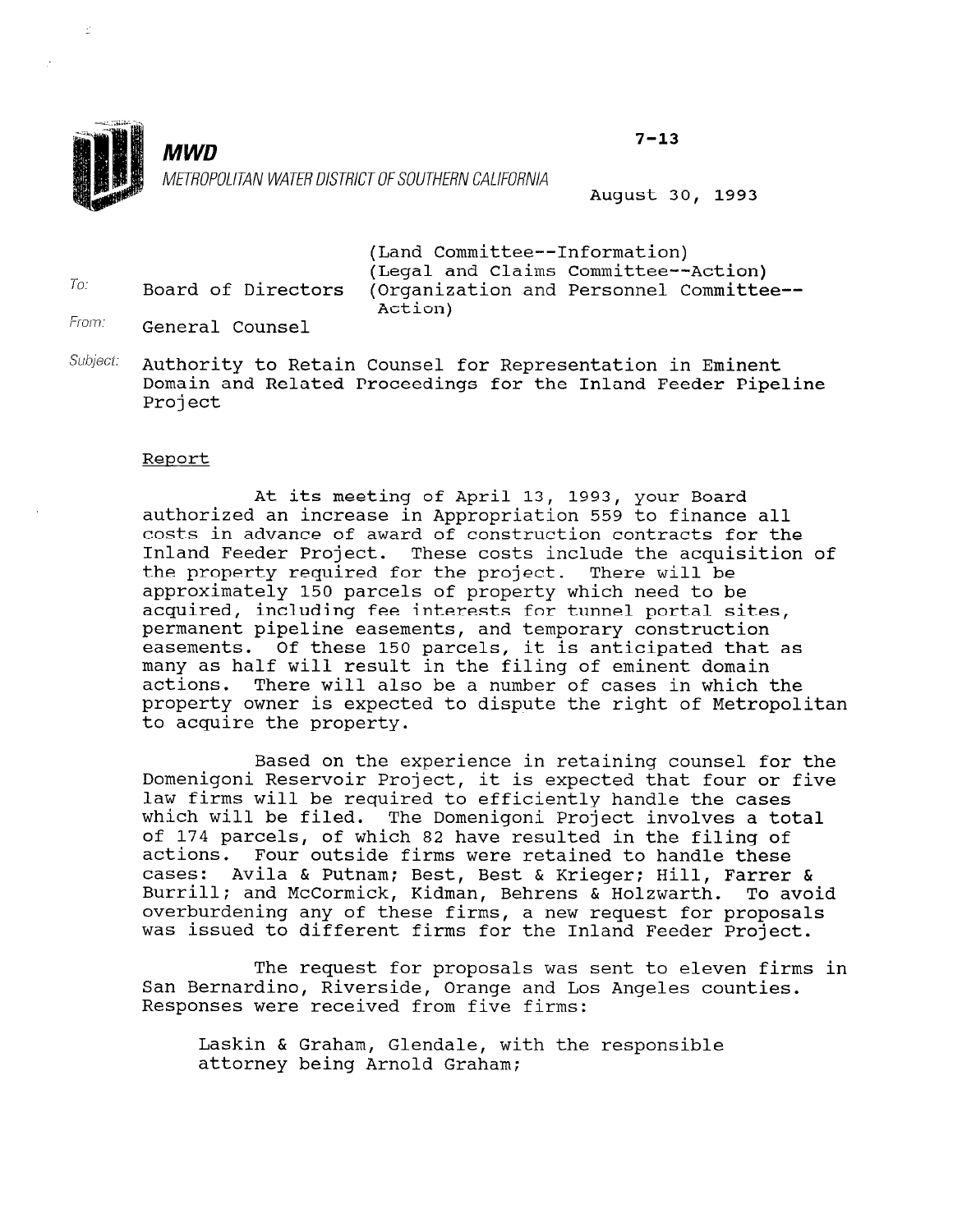Singer & Silvergleid, Riverside, with the responsible attorney being Neal Singer:

Fulbright & Jaworski with Ramsey & Price, Los Angeles, with the responsible attorneys being Thomas Freiberg and Cornell Price;

cox, Castle & Nicholson, Los Angeles, with the responsible attorneys being Kenneth Bley and Edward Dygert; and

Parker, Milliken, Clark, O'Hara & Samuelian, Los Angeles, with the responsible attorney being Richard Franck.

The firm of Ramsey & Price is minority owned, and a woman is one-half owner of the firm of Singer & Silvergleid. All of the firms have expressed their commitment to affirmative action in their hiring and promotion practices.

Each of these firms was interviewed to determine their experience and qualifications to perform the services required. They all have excellent credentials in eminent domain and land use litigation. The variations in their size and expertise, as well as their billing rates, will allow Metropolitan to make the best use of each firm by assigning cases based on their complexity and potential liability. Therefore, it is recommended that the General Counsel be authorized to retain each of the firms to establish a panel to which eminent domain or related cases may be assigned as the need for their services arises.

The agreement for services entered with each firm will be negotiated with the General Counsel at a rate not to exceed the firms' standard rates shown on Attachment A to this letter.

The proposed action is exempt from the provisions of the California Environmental Quality Act.

# Board Committee Assignment

 $\mathbb{F}$  is the letter is referred for information to the Landscale to the Landscale to the Landscale to the Landscale to the Landscale to the Landscale to the Landscale to the Landscale to the Landscale to the Landscale This letter is referred for information to the Lan Committee because of its authority to study, advise and make recommendations with regard to the conduct of condemnation and other proceedings relating to the purchase and sale of land<br>under Administrative Code section  $2451(q)$ ;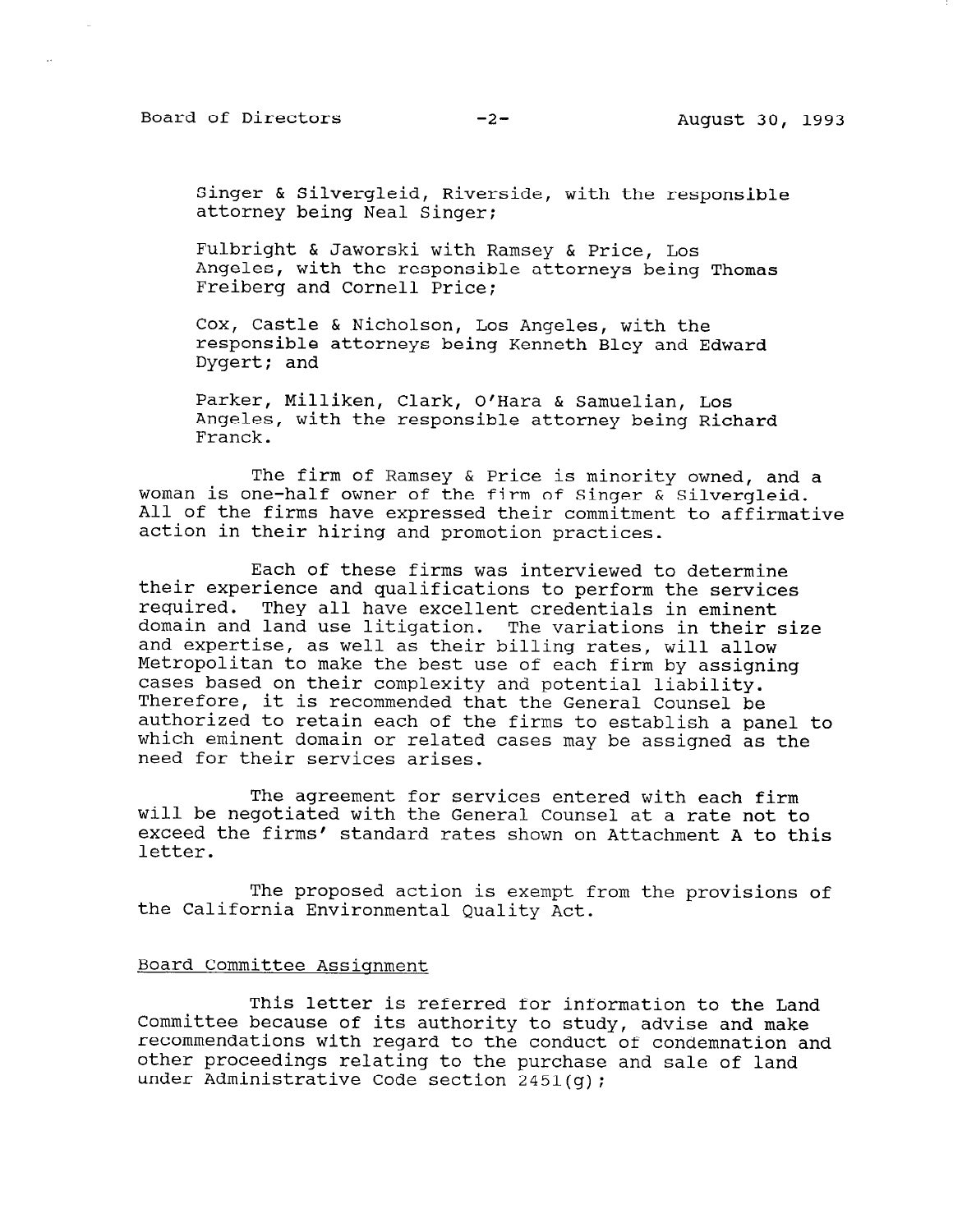# Board of Directors -3- August 30, 1993

This letter is referred for action to:

The Legal and Claims Committee because of its authority to study, advise, and make recommendations with regard to the selection of special counsel and the scope of their assignments under Administrative Code section 2461(f); and

The Organization and Personnel Committee because of its authority to study, advise, and make recommendations with regard to the terms and conditions of employment of special counsel under Administrative Code section 2471(g).

#### Recommendation

### LEGAL AND CLAIMS AND ORGANIZATION AND PERSONNEL COMMITTEES FOR ACTION.

It is recommended that the Board of Directors authorize the General Counsel to contract for the services of the law firms identified in this letter to represent Metropolitan in eminent domain and related lititgation for the Inland Feeder Pipeline Project for a four year period commencing on September 1, 1993, at the rates agreed upon between the firms and the General Counsel, but not to exceed the rates stated in Attachment A.

M. Shegory Layfor

board\IFAttys.mem

 $\delta$